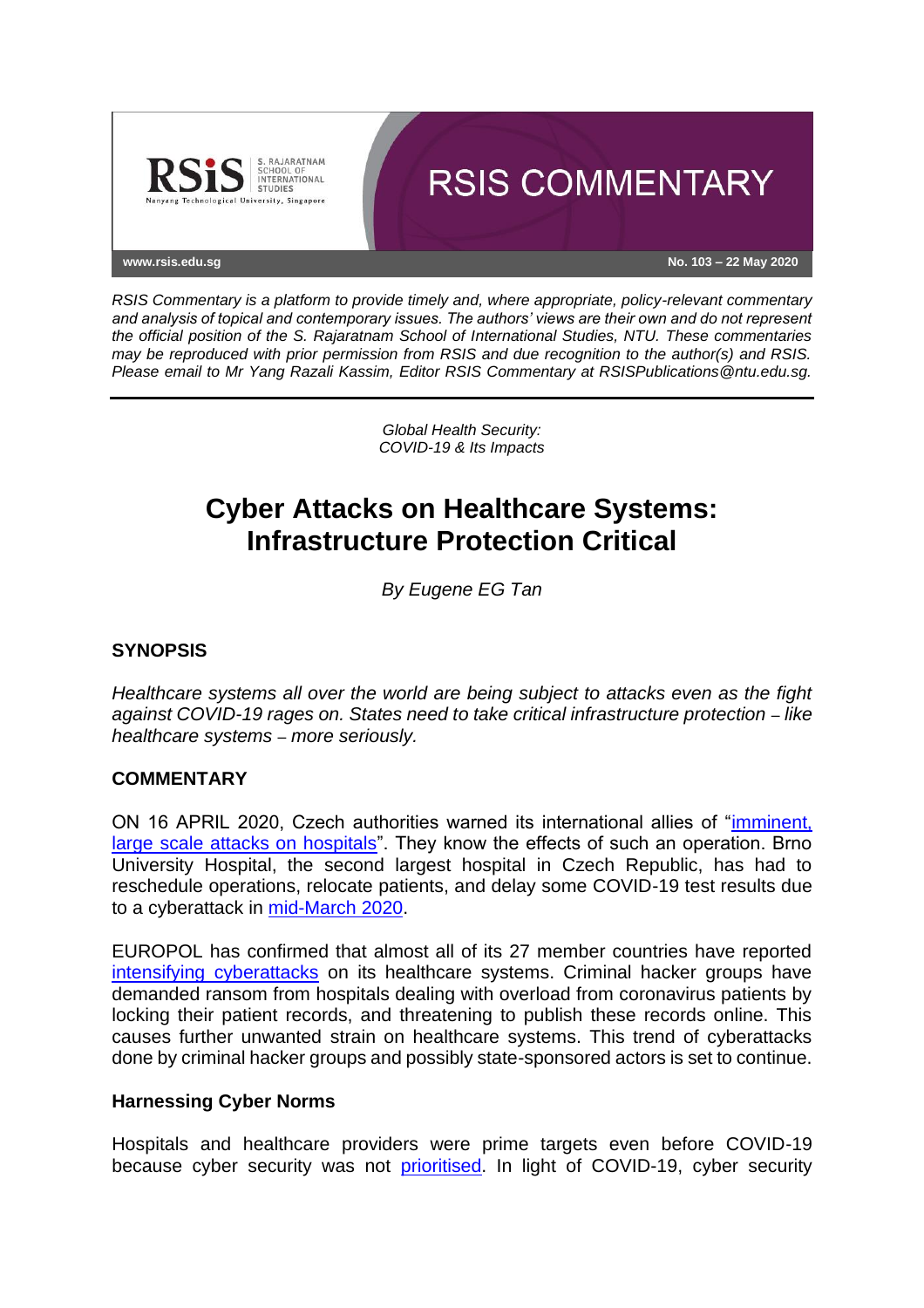concerns may have been further deprioritised because of the lack of capacity in dealing with the pandemic. Consequently, healthcare providers are under immense pressure to pay ransoms.

There is a reason why these are termed as critical infrastructure, and states have an obligation to protect them. These obligations include honouring those previously agreed to ensure normative responsible state behaviour in cyberspace. There have been several processes like the Global Commission on Cyber Stability (GCSC) and the Paris Call that have proposed norms to protect critical infrastructure and the core of the Internet.

But none of these processes have the multilateral standing of the norms those recommended by the [United Nations Group of Governmental Experts](https://www.un.org/ga/search/view_doc.asp?symbol=A/70/174) (UNGGE) in 2015, later endorsed by all the United Nations member states.

Among other things, United Nations member states agreed to protect their critical infrastructure (which in most states included healthcare); not allowing their territory to be used for internationally wrongful acts using information and communications technologies (ICTs); not supporting any ICT activity that damages the critical infrastructure of another state; for states to respond to appropriate requests for assistance by another state when it is subject to malicious ICT acts; and, for states to cooperate against cybercrime (such as ransomware attacks) and terrorism.

## **All For One, One For All**

These obligations therefore call upon states to cooperate among themselves to prevent these cyberattacks from taking place from within their territory and share information with other states on impending cyberattacks.

These norms are particularly relevant now against the COVID-19 scourge that affects all states. States should be clear-minded that the COVID-19 pandemic does not respect state boundaries or geopolitics, seniority or youth. Healthcare systems around the world should be afforded the protection to prevent the further spread of the COVID-19.

As seen with many states badly affected by COVID-19, death rates in an overwhelmed healthcare system are exponentially higher than those that have spare capacity, and every ounce in capacity is needed to deal with the pandemic.

COVID-19 arguably represents the best opportunity for UN member states to cooperate in line with the agreed cyber norms, to build confidence and capacity among states, and strengthen adherence to these obligations to combat a common foe.

#### **What Can Governments Do?**

Confidence and capacity building measures to ensure stability in cyberspace can be undertaken domestically and internationally. Domestically, governments can take basic steps by increasing resources to mitigate cyberattacks. Some states have in the past allowed cybercriminals to operate discreetly in their territory, with hope that their expertise may be utilised in other strategic operations.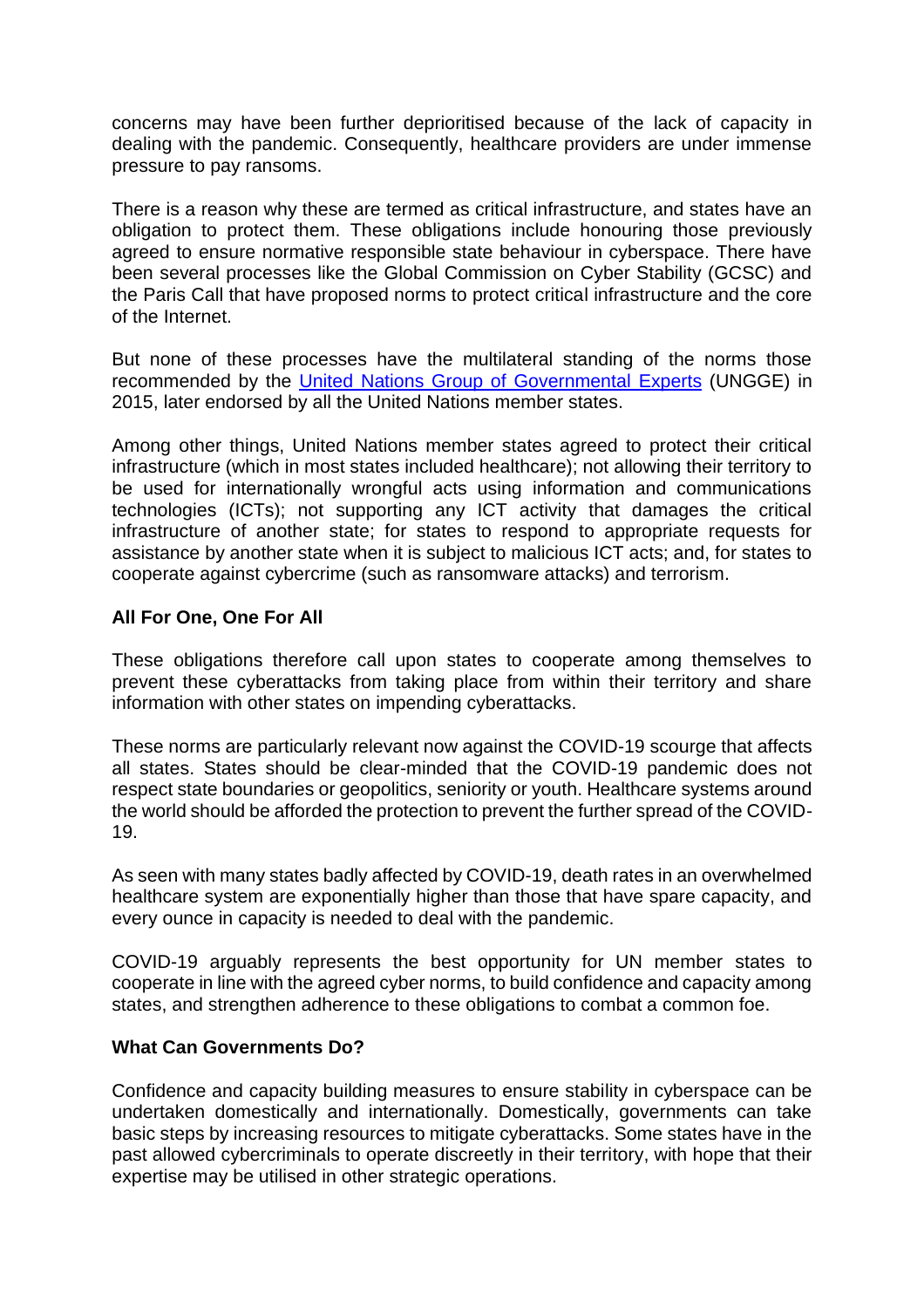But this practice should now be stopped in light of COVID-19. Cyber criminals in any given territory that target the healthcare sector in any other state should not be sheltered or tolerated and should face harsh penalties because there are lives at stake.

International actions are more complex and require political will to execute. The 2015 norms are silent on how cooperation among member states should look like. The decision to implement cooperation is left largely to the states. But in the face of a global pandemic, the urgency of the circumstance should lend itself to a deeper and more meaningful cooperation.

In short, UN member states should hold each other accountable to these cyber norms of behaviour. They should increase resource allocation to cybersecurity protection and share best practices and timely information (like the Czechs), so that critical infrastructure like healthcare can function unhindered.

Any state that carries out or enables others to carry out cyber operations on other states' healthcare systems during this crisis must be aware of the potential for huge loss of life, which may amount to an act of war. States should therefore be called upon as responsible state actors to cooperate in investigating, locating, arresting, and prosecuting cybercriminals who use the lack of international agreements to evade capture.

## **Post-COVID-19: Improving State Behaviour in Cyberspace**

The COVID-19 pandemic shows the importance of governments to be able to protect their critical infrastructure from malicious actors. Governments can do much more, especially after the pandemic, in order to ensure cyberspace remains safe and secure.

States need to work harder towards cooperation. The two processes – [the Open](https://www.un.org/disarmament/open-ended-working-group/)[ended Working Group \(OEWG\)](https://www.un.org/disarmament/open-ended-working-group/) and [the latest round of the UNGGE](https://www.un.org/disarmament/group-of-governmental-experts/) – on international security with regard to cyberspace at the United Nations are prime avenues for such cooperation to take place. When these meetings resume after the COVID-19 crisis subsides, states should strongly consider strengthening the application of norms around critical infrastructure protection.

This includes taking swift and firm action against malicious threat actors (cybercriminals or state-sponsored actors) in cooperation with each other; collectively protecting critical infrastructure around the world; and voicing out acts of irresponsible behaviour by states. Capacity and confidence building measures in cyberspace to ensure that critical infrastructure around the world would also be welcome to better equip all states with the means to tackle future crises.

To ensure that no crisis is ever wasted, UN member states can use the COVID-19 crisis to rally around these issues on the universal applicability of norms. They should also build capacity and confidence among themselves to strengthen critical infrastructure protection to better guide the behaviour of states in cyberspace.

This momentum may lead us to a safer and more stable cyberspace. Failing to do so fails the entire population that rely on critical infrastructure for survival.